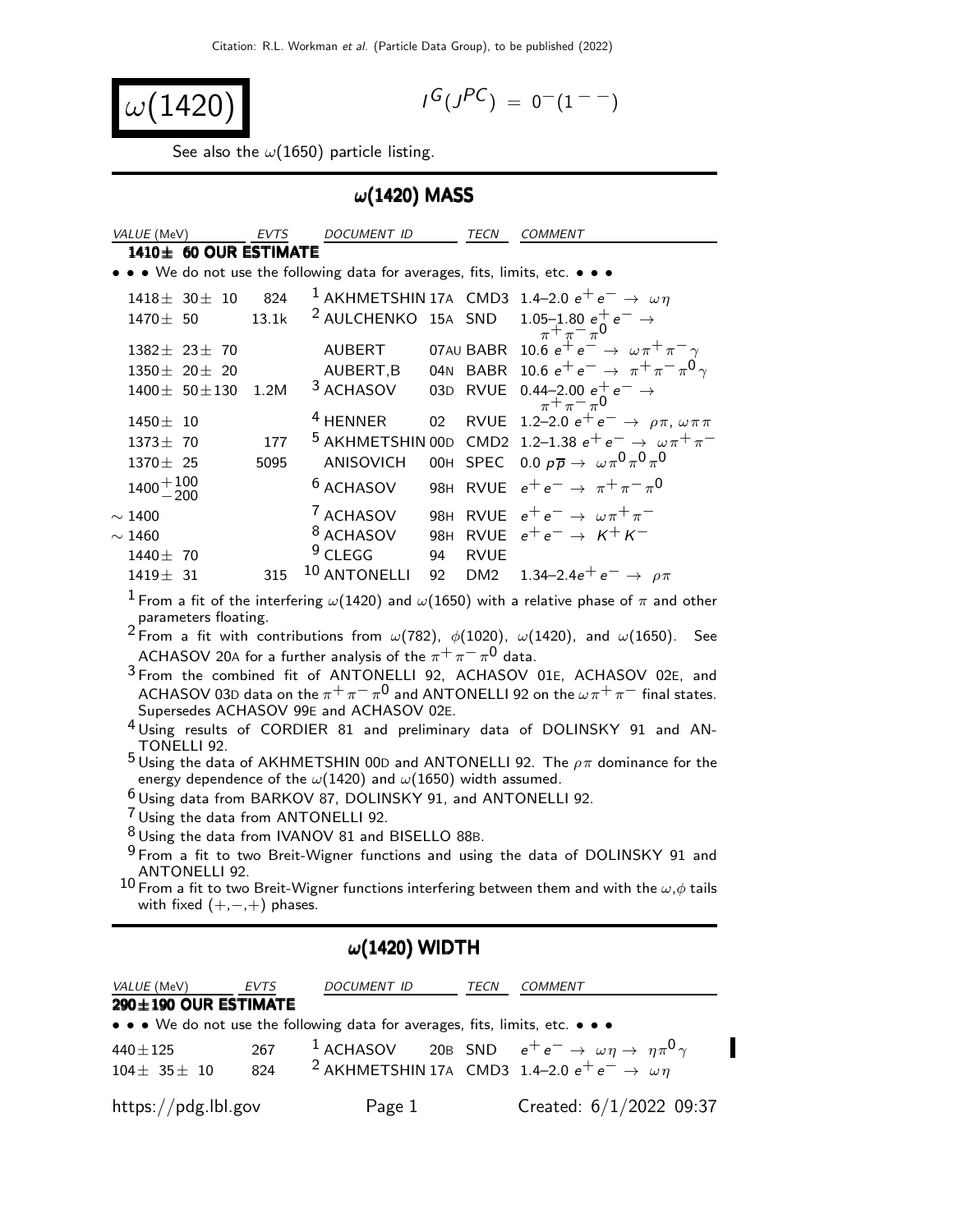| 13.1k |                        |             |                                                                                                                                                            |
|-------|------------------------|-------------|------------------------------------------------------------------------------------------------------------------------------------------------------------|
|       | <sup>4</sup> ACHASOV   |             | 10D SND 1.075-2.0 $e^+e^- \rightarrow \pi^0 \gamma$                                                                                                        |
|       | AUBERT                 |             | 07AU BABR 10.6 $e^+e^- \rightarrow \omega \pi^+ \pi^- \gamma$                                                                                              |
|       | AUBERT, B              |             | 04N BABR 10.6 $e^+e^- \rightarrow \pi^+\pi^-\pi^0\gamma$                                                                                                   |
| 1.2M  | <sup>5</sup> ACHASOV   |             | 03D RVUE 0.44-2.00 $e^+e^- \rightarrow \pi^+ \pi^- \pi^0$                                                                                                  |
|       | $6$ HENNER             |             | 02 RVUE 1.2-2.0 $e^+e^- \to \rho \pi, \omega \pi \pi$                                                                                                      |
| 177   |                        |             |                                                                                                                                                            |
| 5095  | ANISOVICH              |             | OOH SPEC 0.0 $p\overline{p} \rightarrow \ \omega \pi^0 \pi^0 \pi^0$                                                                                        |
|       | $8$ CLEGG              | <b>RVUE</b> |                                                                                                                                                            |
| 315   | <sup>9</sup> ANTONELLI |             | 92 DM2 1.34–2.4 $e^+e^- \rightarrow \rho \pi$                                                                                                              |
|       |                        | 94          | 3 AULCHENKO 15A SND $1.05-1.80 e^+ e^- \rightarrow \pi^+ \pi^- \pi^0$<br><sup>7</sup> AKHMETSHIN 00D CMD2 1.2-1.38 $e^+e^- \rightarrow \omega \pi^+ \pi^-$ |

<sup>1</sup> From a fit with contributions from  $\omega(1420)$ ,  $\omega(1650)$ , and  $\phi(1680)$ . The mass of  $\omega(1420)$ is fixed to the PDG 18 value of 1420 MeV.

<sup>2</sup> From a fit of the interfering  $\omega(1420)$  and  $\omega(1650)$  with a relative phase of  $\pi$  and other parameters floating.

3 From a fit with contributions from  $\omega(782)$ ,  $\phi(1020)$ ,  $\omega(1420)$ , and  $\omega(1650)$ . See ACHASOV 20A for a further analysis of the  $\pi^{+} \pi^{-} \pi^{0}$  data.

4 From a fit of a VMD model with two effective resonances with masses of 1450 MeV and 1700 MeV to describe the excited vector states  $\omega(1420)$ ,  $\rho(1450)$ ,  $\omega(1650)$ , and  $\rho(1700)$ . Systematic errors not evaluated.

5 From the combined fit of ANTONELLI 92, ACHASOV 01E, ACHASOV 02E, and ACHASOV 03D data on the  $\pi^+ \pi^- \pi^0$  and ANTONELLI 92 on the  $\omega \pi^+ \pi^-$  final states. Supersedes ACHASOV 99E and ACHASOV 02E.

6 Using results of CORDIER 81 and preliminary data of DOLINSKY 91 and AN-TONELLI 92.

 $7$  Using the data of AKHMETSHIN 00D and ANTONELLI 92. The  $\rho\pi$  dominance for the energy dependence of the  $\omega(1420)$  and  $\omega(1650)$  width assumed.

 $8$  From a fit to two Breit-Wigner functions and using the data of DOLINSKY 91 and ANTONELLI 92.

9 From a fit to two Breit-Wigner functions interfering between them and with the  $ω, φ$  tails with fixed  $(+,-,+)$  phases.

|            | Mode                      | Fraction $(\Gamma_i/\Gamma)$ |
|------------|---------------------------|------------------------------|
| $\Gamma_1$ | $\rho \pi$                | seen                         |
| $\Gamma_2$ | $\omega\,\pi\,\pi$        | seen                         |
| $\Gamma_3$ | $\omega \eta$             |                              |
|            | $\Gamma_4$ $b_1(1235)\pi$ | seen                         |
| $\Gamma_5$ | $e^+e^-$                  | seen                         |
| $\Gamma_6$ | $\pi^{0}$                 |                              |

### $\omega$ (1420) DECAY MODES

## $\omega(1420)$  Γ(i)Γ( $e^+e^-$ )/Γ $^2$ (total)

| $\Gamma(\rho \pi)/\Gamma_{\text{total}} \times \Gamma(e^+e^-)/\Gamma_{\text{total}}$ | $\Gamma_1/\Gamma \times \Gamma_5/\Gamma$ |                    |      |                                                                                            |
|--------------------------------------------------------------------------------------|------------------------------------------|--------------------|------|--------------------------------------------------------------------------------------------|
| <i>VALUE</i> (units $10^{-6}$ )                                                      | EVTS                                     | <i>DOCUMENT ID</i> | TECN | <b>COMMENT</b>                                                                             |
| • • • We do not use the following data for averages, fits, limits, etc. • • •        |                                          |                    |      |                                                                                            |
| $0.73 \pm 0.08$                                                                      |                                          |                    |      | 13.1k <sup>1</sup> AULCHENKO 15A SND 1.05-1.80 $e^+e^- \rightarrow$<br>$\pi^+ \pi^- \pi^0$ |
| https://pdg.lbl.gov                                                                  |                                          | Page 2             |      | Created: $6/1/2022$ 09:37                                                                  |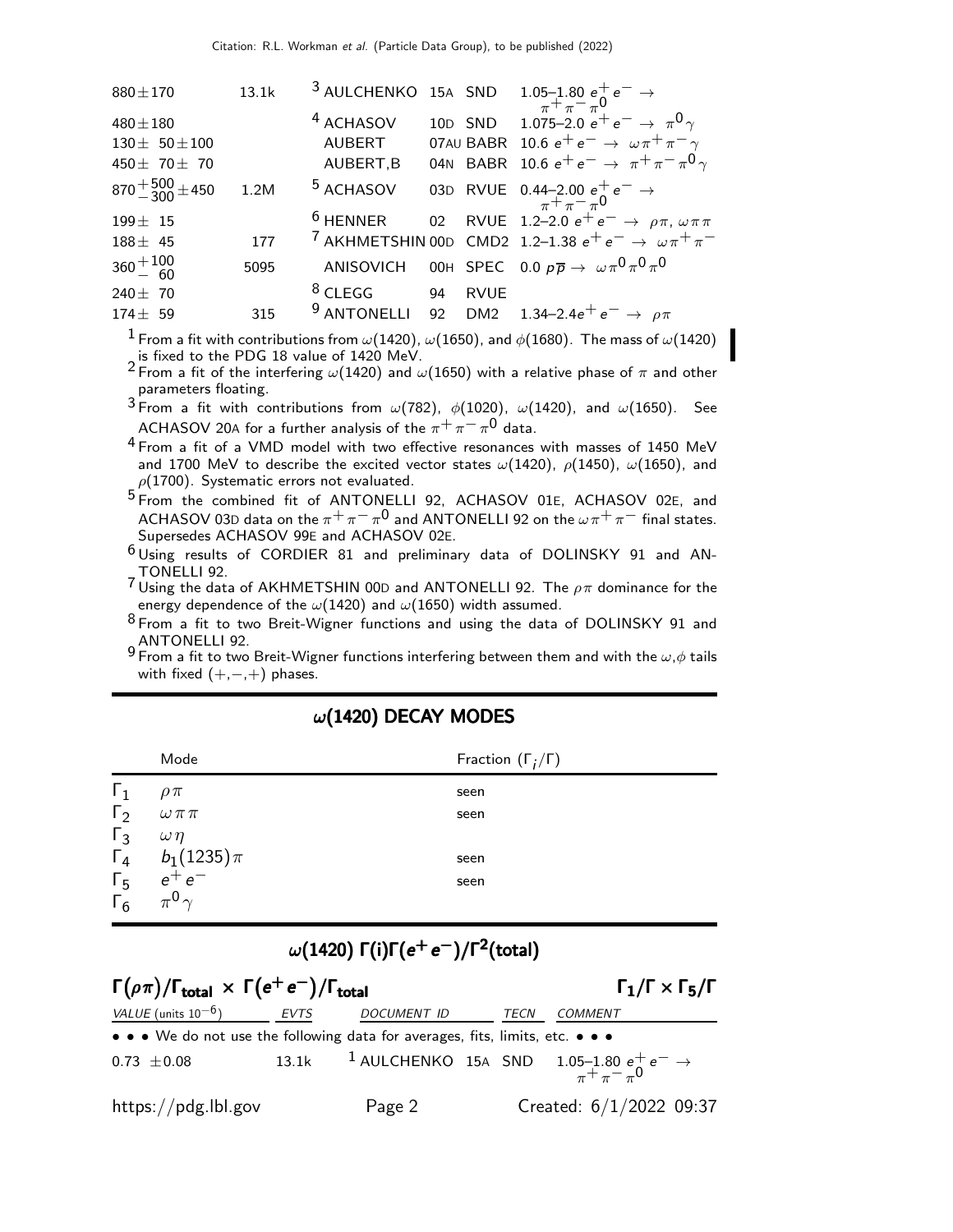| $0.82 \pm 0.05 \pm 0.06$                                                                                      |             |         | AUBERT,B 04N BABR 10.6 $e^+e^- \rightarrow \pi^+ \pi^- \pi^0 \gamma$ |
|---------------------------------------------------------------------------------------------------------------|-------------|---------|----------------------------------------------------------------------|
| 0.65 ± 0.13 ± 0.21 1.2M <sup>2,3</sup> ACHASOV 03D RVUE 0.44-2.00 $e^+e^- \rightarrow$<br>$\pi^+ \pi^- \pi^0$ |             |         |                                                                      |
| $0.625 \pm 0.160$                                                                                             | $4,5$ CLEGG | 94 RVUE |                                                                      |
| $0.466 \pm 0.178$                                                                                             |             |         | 6,7 ANTONELLI 92 DM2 1.34-2.4 $e^+e^- \rightarrow \rho \pi$          |

<sup>1</sup> From a fit with contributions from  $\omega(782)$ ,  $\phi(1020)$ ,  $\omega(1420)$ , and  $\omega(1650)$ . See ACHASOV 20A for a further analysis of the  $\pi^{+} \pi^{-} \pi^{0}$  data.

2 Calculated by us from the cross section at the peak.

- $3$  From the combined fit of ANTONELLI 92, ACHASOV 01E, ACHASOV 02E, and ACHASOV 03D data on the  $\pi^+ \pi^- \pi^0$  and ANTONELLI 92 on the  $\omega \pi^+ \pi^-$  final states. Supersedes ACHASOV 99E and ACHASOV 02E.
- <sup>4</sup> From a fit to two Breit-Wigner functions and using the data of DOLINSKY 91 and ANTONELLI 92.
- $5$  From the partial and leptonic width given by the authors.
- <sup>6</sup> From a fit to two Breit-Wigner functions interfering between them and with the  $\omega.\phi$  tails with fixed  $(+,-,+)$  phases.

 $7$  From the product of the leptonic width and partial branching ratio given by the authors.

## $\Gamma(\omega \pi \pi)/\Gamma_{\text{total}} \times \Gamma(e^+e^-)/\Gamma_{\text{total}}$  Γ<sub>2</sub>/Γ  $\times$  Γ<sub>5</sub>/Γ VALUE (units  $10^{-8}$ ) DOCUMENT ID TECN COMMENT

| • • • We do not use the following data for averages, fits, limits, etc. • • • |  |                                                                                  |
|-------------------------------------------------------------------------------|--|----------------------------------------------------------------------------------|
| $19.7 + 5.7$                                                                  |  | AUBERT 07AU BABR 10.6 $e^+e^- \rightarrow \omega \pi^+ \pi^- \gamma$             |
| $1.9 + 1.9$                                                                   |  | <sup>1</sup> AKHMETSHIN 00D CMD2 1.2-2.4 $e^+e^- \rightarrow \omega \pi^+ \pi^-$ |

 $^1$ Using the data of AKHMETSHIN 00D and ANTONELLI 92. The  $\rho\pi$  dominance for the energy dependence of the  $\omega(1420)$  and  $\omega(1650)$  width assumed.

# $\Gamma(\omega \eta)/\Gamma_{\text{total}} \times \Gamma(e^+e^-)/\Gamma_{\text{total}}$  Γ<sub>3</sub>/Γ × Γ<sub>5</sub>/Γ

| VALUE (units $10^{-8}$ )                                                      | <b>EVTS</b> | <i>DOCUMENT ID</i> | TECN | COMMENT                                                                                         |  |
|-------------------------------------------------------------------------------|-------------|--------------------|------|-------------------------------------------------------------------------------------------------|--|
| • • • We do not use the following data for averages, fits, limits, etc. • • • |             |                    |      |                                                                                                 |  |
| $2.5 \pm 0.6$                                                                 |             |                    |      | 267 <sup>1</sup> ACHASOV 20B SND $e^+e^- \rightarrow \omega \eta \rightarrow \eta \pi^0 \gamma$ |  |
| $2.1_{-0.8}^{+1.0}$                                                           |             |                    |      | ACHASOV 19 SND $e^+e^- \rightarrow \pi^+\pi^-\pi^0\eta$                                         |  |
| $5.0 \pm 2.6 \pm 0.3$                                                         | 824         |                    |      | <sup>2</sup> AKHMETSHIN 17A CMD3 1.4–2.0 $e^+e^- \rightarrow \omega \eta$                       |  |
| $1.6^{+0.9}_{-0.7}$                                                           | 898         |                    |      | <sup>3</sup> ACHASOV 16B SND 1.34-2.00 $e^+e^- \rightarrow \omega \eta$                         |  |

<sup>1</sup> From a fit with contributions from  $\omega(1420)$ ,  $\omega(1650)$ , and  $\phi(1680)$ . The mass of  $\omega(1420)$ is fixed to the PDG 18 value of 1420 MeV. Fixing also the width of  $\omega(1420)$  to the PDG 18 value of 220 MeV results in  $(3.0 \pm 1.6) \times 10^{-8}$  measurement.

<sup>2</sup> From a fit of the interfering  $\omega(1420)$  and  $\omega(1650)$  with a relative phase of  $\pi$  and other parameters floating. From an alternative fit  $\Gamma(\omega(1420) \to \omega \eta)/\Gamma_{\text{total}} \times \Gamma(\omega(1420) \to \omega \eta)$  $e^+e^-$ ) = 5.3  $\pm$  1.6 eV.

 $3$  From a fit with contributions from  $\omega(1420)$ ,  $\omega(1650)$ , and  $\phi(1680)$ . The mass and the width of  $\omega(1420)$  are fixed to the 2014 edition (PDG 14) of this review.

## $\Gamma(\pi^0 \gamma)/\Gamma_{\rm total} \, \times \, \Gamma(e^+ \, e^-)/\Gamma_{\rm total}$  Γ<sub>6</sub>/Γ  $\times$  Γ<sub>5</sub>/Γ  $\Gamma_6/\Gamma \times \Gamma_5/\Gamma$ VALUE (units  $10^{-8}$ ) DOCUMENT ID TECN COMMENT • • • We do not use the following data for averages, fits, limits, etc. • • •  $0.23\pm0.14$   $1$  ACHASOV  $10$ DSND  $1.075$ –2.0  $e^+$   $e^ \rightarrow$   $\pi^0$   $\gamma$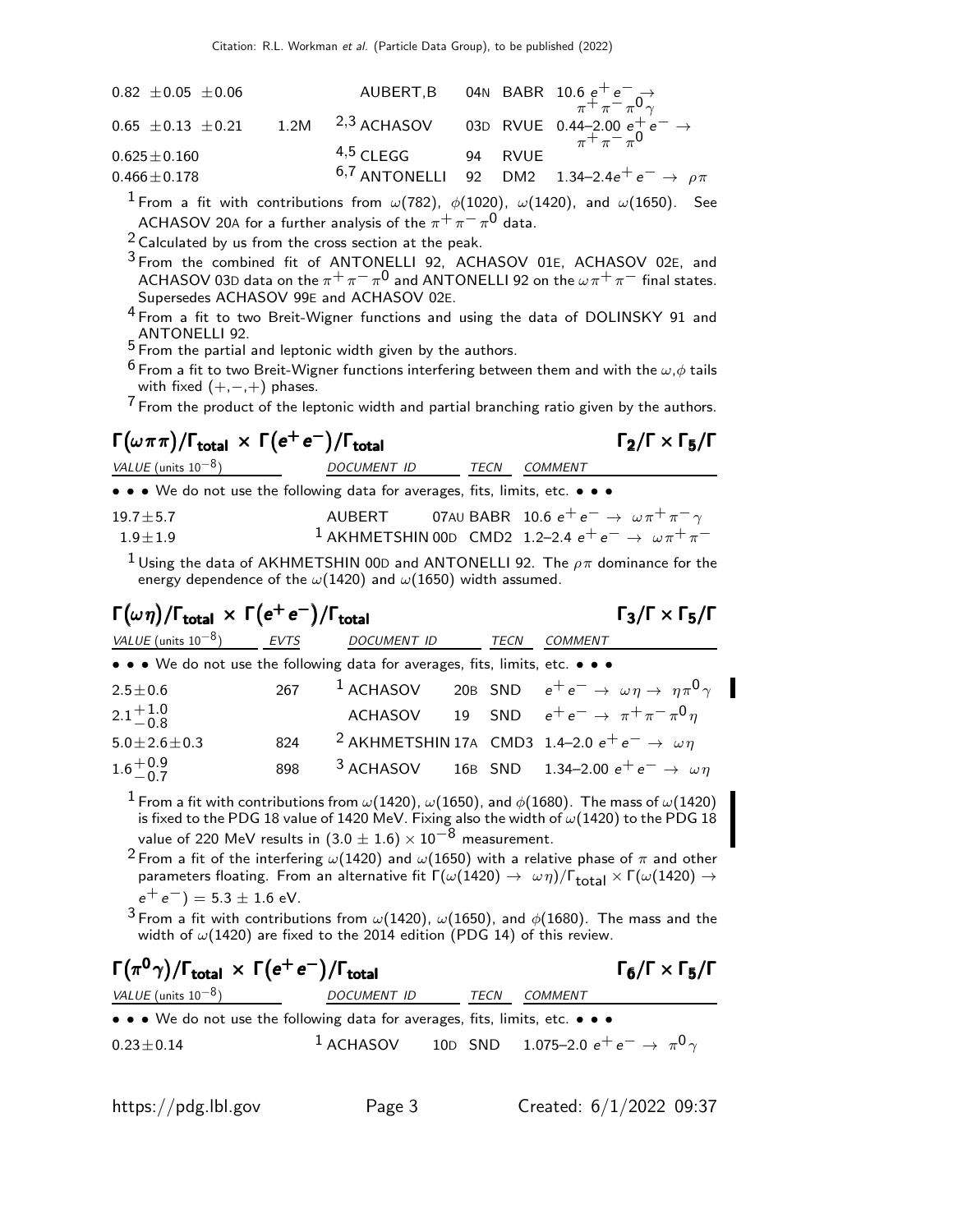$2.03 + 0.70$ <br>-0.75

 $^{\text{2}}$  AKHMETSHIN 05 CMD2 0.60–1.38  $e^+ \, e^- \rightarrow~ \pi^{\text{0}} \, \gamma$ 

 $1$  From a fit of a VMD model with two effective resonances with masses of 1450 MeV and 1700 MeV to describe the excited vector states  $\omega(1420)$ ,  $\rho(1450)$ ,  $\omega(1650)$ , and  $\rho(1700)$ . Systematic errors not evaluated.

 $2 \text{ Using } 1420 \text{ MeV}$  and 220 MeV for the  $\omega(1420)$  mass and width.

## $\omega$ (1420) BRANCHING RATIOS

| $\Gamma(\omega \pi \pi)/\Gamma_{\rm total}$                                                                           |                                                                                                                                                                                                                                       |                                                                                                                                                  |                     |                |                                                                     | $\Gamma_2/\Gamma$                                      |
|-----------------------------------------------------------------------------------------------------------------------|---------------------------------------------------------------------------------------------------------------------------------------------------------------------------------------------------------------------------------------|--------------------------------------------------------------------------------------------------------------------------------------------------|---------------------|----------------|---------------------------------------------------------------------|--------------------------------------------------------|
| VALUE                                                                                                                 |                                                                                                                                                                                                                                       | DOCUMENT ID                                                                                                                                      |                     | TECN COMMENT   |                                                                     |                                                        |
| $\bullet \bullet \bullet$ We do not use the following data for averages, fits, limits, etc. $\bullet \bullet \bullet$ |                                                                                                                                                                                                                                       |                                                                                                                                                  |                     |                |                                                                     |                                                        |
| $0.301 \pm 0.029$<br>possibly seen                                                                                    |                                                                                                                                                                                                                                       | <sup>1</sup> HENNER 02 RVUE 1.2–2.0 $e^+e^- \rightarrow \rho \pi, \omega \pi \pi$<br>AKHMETSHIN 00D CMD2 $e^+e^- \rightarrow \omega \pi^+ \pi^-$ |                     |                |                                                                     |                                                        |
| $\Gamma(\omega \pi \pi)/\Gamma(b_1(1235)\pi)$<br>VALUE                                                                | <b>EVTS</b>                                                                                                                                                                                                                           |                                                                                                                                                  | DOC <u>UMENT ID</u> |                | TECN COMMENT                                                        | $\Gamma_2/\Gamma_4$                                    |
| • • • We do not use the following data for averages, fits, limits, etc. • • •                                         |                                                                                                                                                                                                                                       |                                                                                                                                                  |                     |                |                                                                     |                                                        |
| $0.60 \pm 0.16$                                                                                                       | 5095                                                                                                                                                                                                                                  | ANISOVICH                                                                                                                                        |                     |                | OOH SPEC 0.0 $p\overline{p} \rightarrow \ \omega \pi^0 \pi^0 \pi^0$ |                                                        |
| $\Gamma(\rho\pi)/\Gamma_{\rm total}$<br><b>VALUE</b>                                                                  |                                                                                                                                                                                                                                       | DOCUMENT ID                                                                                                                                      | TECN                | <b>COMMENT</b> |                                                                     | $\Gamma_1/\Gamma$                                      |
| • • • We do not use the following data for averages, fits, limits, etc. • • •                                         |                                                                                                                                                                                                                                       |                                                                                                                                                  |                     |                |                                                                     |                                                        |
| seen<br>$0.699 \pm 0.029$                                                                                             |                                                                                                                                                                                                                                       | <b>ACHASOV</b><br><sup>1</sup> HENNER 02 RVUE 1.2-2.0 $e^+e^- \rightarrow \rho \pi, \omega \pi \pi$                                              |                     |                |                                                                     | 20A SND 1.15-2.00 $e^+e^- \rightarrow \pi^+\pi^-\pi^0$ |
| $\Gamma(e^+e^-)/\Gamma_{\text{total}}$                                                                                |                                                                                                                                                                                                                                       |                                                                                                                                                  |                     |                |                                                                     | $\Gamma_5/\Gamma$                                      |
| VALUE (units $10^{-7}$ ) EVTS                                                                                         |                                                                                                                                                                                                                                       | <b>DOCUMENT ID</b>                                                                                                                               | TECN                | <b>COMMENT</b> |                                                                     |                                                        |
| • • • We do not use the following data for averages, fits, limits, etc. • • •                                         |                                                                                                                                                                                                                                       |                                                                                                                                                  |                     |                |                                                                     |                                                        |
| $\sim 6.6$                                                                                                            | 1.2M                                                                                                                                                                                                                                  | 2,3 ACHASOV                                                                                                                                      |                     |                | 03D RVUE 0.44-2.00 $e^+e^- \rightarrow \pi^+ \pi^- \pi^0$           |                                                        |
| $23 + 1$                                                                                                              |                                                                                                                                                                                                                                       | <sup>1</sup> HENNER 02 RVUE 1.2-2.0 $e^+e^- \rightarrow \rho \pi, \omega \pi \pi$                                                                |                     |                |                                                                     |                                                        |
|                                                                                                                       | <sup>1</sup> Assuming that the $\omega(1420)$ decays into $\rho\pi$ and $\omega\pi\pi$ only.<br>$2$ Calculated by us from the cross section at the peak.<br><sup>3</sup> Assuming that the $\omega(1420)$ decays into $\rho\pi$ only. |                                                                                                                                                  |                     |                |                                                                     |                                                        |

## $\omega$ (1420) REFERENCES

| <b>ACHASOV</b> | 20A | EPJ C80 993                  | M.N. Achasov et al.    | (SND Collab.)               |
|----------------|-----|------------------------------|------------------------|-----------------------------|
| ACHASOV        | 20B | EPJ C80 1008                 | M.N. Achasov et al.    | (SND Collab.)               |
| <b>ACHASOV</b> | 19  | PR D99 112004                | M.N. Achasov et al.    | (SND Collab.)               |
| PDG.           | 18  | PR D98 030001                | M. Tanabashi et al.    | (PDG Collab.)               |
| AKHMETSHIN     | 17A | PL B773 150                  | R.R. Akhmetshin et al. | (CMD-3 Collab.)             |
| ACHASOV        | 16B | PR D94 092002                | M.N. Achasov et al.    | (SND Collab.)               |
| AULCHENKO      | 15A | JETP 121 27                  | V.M. Aulchenko et al.  | (SND Collab.)               |
|                |     | Translated from ZETF 148 34. |                        |                             |
| PDG.           | 14  | CP C38 070001                | K. Olive et al.        | (PDG Collab.)               |
| ACHASOV        | 10D | PR D98 112001                | M.N. Achasov et al.    | (SND Collab.)               |
| AUBERT         |     | 07AU PR D76 092005           | B. Aubert et al.       | (BABAR Collab.)             |
| AKHMETSHIN     | 05  | PL B605 26                   | R.R. Akhmetshin et al. | (Novosibirsk CMD-2 Collab.) |
| AUBERT.B       | 04N | PR D70 072004                | B. Aubert et al.       | (BABAR Collab.)             |
| ACHASOV        | 03D | PR D68 052006                | M.N. Achasov et al.    | (Novosibirsk SND Collab.)   |
| ACHASOV        | 02E | PR D66 032001                | M.N. Achasov et al.    | (Novosibirsk SND Collab.)   |

https://pdg.lbl.gov Page 4 Created: 6/1/2022 09:37